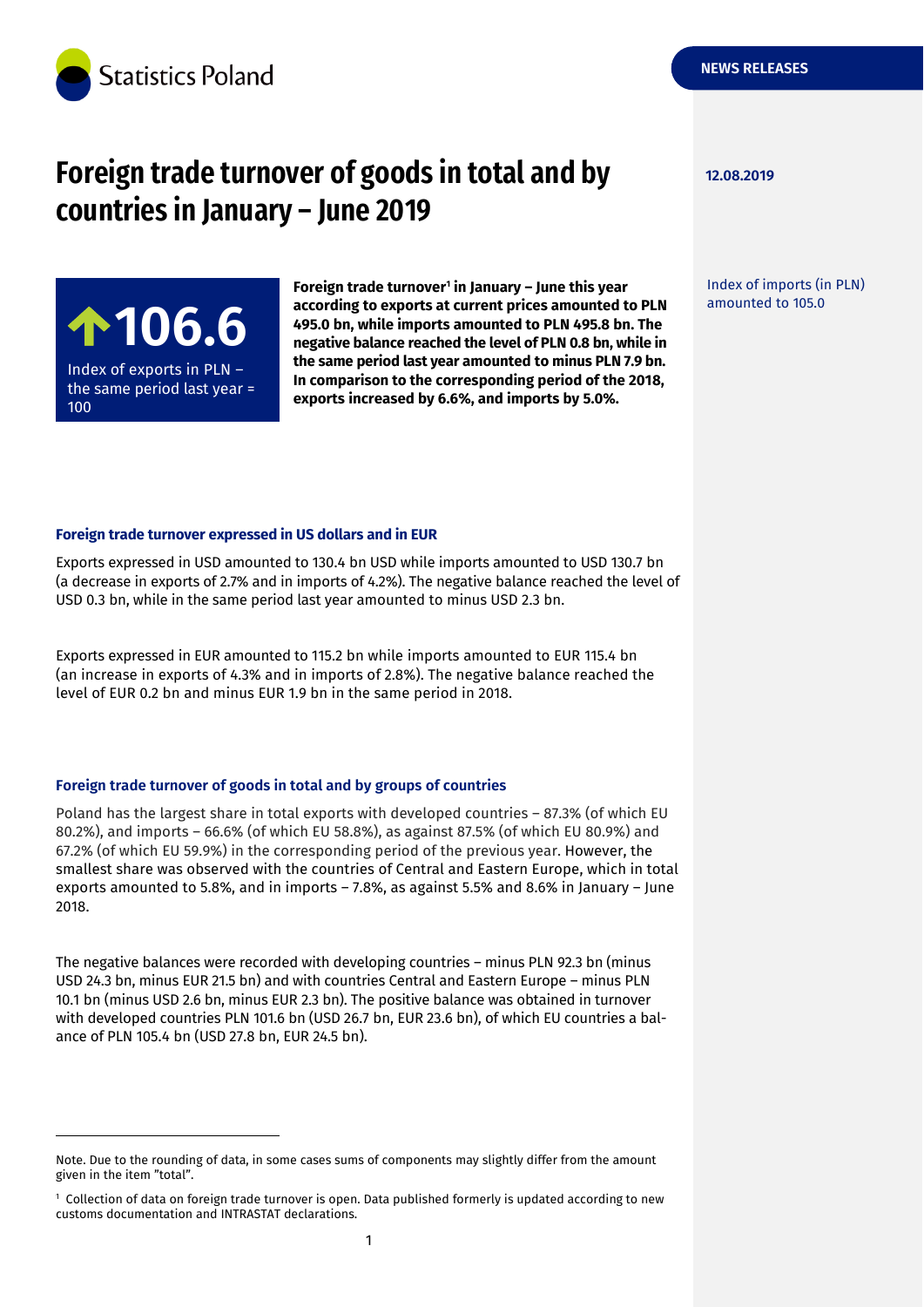|                                                 | $I - VI 2019$ |            |            |       |                     |            |                | 2019     |  |
|-------------------------------------------------|---------------|------------|------------|-------|---------------------|------------|----------------|----------|--|
| <b>SPECIFICATION</b>                            | bn<br>bn      |            | bn         |       | $I - VI 2018 = 100$ |            |                | $I - VI$ |  |
|                                                 | PLN           | <b>USD</b> | <b>EUR</b> | PLN   | <b>USD</b>          | <b>EUR</b> | structure in % |          |  |
| <b>Exports</b>                                  | 495.0         | 130.4      | 115.2      | 106.6 | 97.3                | 104.3      | 100.0          | 100.0    |  |
| Developed countries                             | 432.0         | 113.8      | 100.5      | 106.3 | 97.0                | 104.1      | 87.5           | 87.3     |  |
| of which EU                                     | 397.0         | 104.6      | 92.4       | 105.7 | 96.4                | 103.4      | 80.9           | 80.2     |  |
| of which euro-zone                              | 285.8         | 75.3       | 66.5       | 105.7 | 96.5                | 103.5      | 58.2           | 57.7     |  |
| Developing countries                            | 34.4          | 9.1        | 8.0        | 105.7 | 96.4                | 103.5      | 7.0            | 6.9      |  |
| Count. of Cent. and East. Europe                | 28.7          | 7.6        | 6.7        | 112.2 | 102.3               | 109.8      | 5.5            | 5.8      |  |
| <b>Imports</b> (country of origin) <sup>2</sup> | 495.8         | 130.7      | 115.4      | 105,0 | 95.8                | 102.8      | 100.0          | 100.0    |  |
| Developed countries                             | 330.4         | 87.1       | 76.9       | 104.1 | 95.0                | 101.9      | 67.2           | 66.6     |  |
| of which EU                                     | 291.6         | 76.8       | 67.9       | 103.0 | 94.0                | 100.8      | 59.9           | 58.8     |  |
| of which euro-zone                              | 232.2         | 61.2       | 54.0       | 102.3 | 93.4                | 100.1      | 48.1           | 46.8     |  |
| Developing countries                            | 126.7         | 33.4       | 29.5       | 111.1 | 101.4               | 108.8      | 24.2           | 25.6     |  |
| Count. of Cent. and East. Europe                | 38.6          | 10.2       | 9.0        | 95.1  | 86.9                | 93.1       | 8.6            | 7.8      |  |
| <b>Balance</b>                                  | $-0.8$        | $-0.3$     | $-0.2$     | X     | X                   | X          | X              | X        |  |
| Developed countries                             | 101.6         | 26.7       | 23.6       | X     | X                   | X          | X              | X        |  |
| of which EU                                     | 105.4         | 27.8       | 24.5       | Х     | X                   | X          | X              | X.       |  |
| of which euro-zone                              | 53.6          | 14.1       | 12.5       | X     | X                   | X          | X              | X        |  |
| Developing countries                            | $-92.3$       | $-24.3$    | $-21.5$    | X     | X                   | X          | X              | X        |  |
| Count. of Cent. and East. Europe                | $-10.1$       | $-2.6$     | $-2.3$     | X     | X                   | Χ          | Χ              | X        |  |

#### **Table 1. Foreign trade turnover of goods in total and by groups of countries**

### **Foreign trade turnover by major countries**

-

In January – June this year among the main trade partners of Poland there was an increase in exports to all counters from top ten and in imports – from China, United States, Spain, Netherlands, France and Germany.

The turnover with the top ten of Polish trade partners in exports after six months of 2019 accounted for 66.4% (66.7% in the same period last year), while total imports – 64.0% (against 65.3% in January – June 2018).

The share of Germany in exports decreased in comparison with the corresponding period of last year by 0.7 pp and amounted to 27.3%, and imports decreased by 0.6 pp and accounted for 22.3%. The positive balance amounted to PLN 24.4 bn (USD 6.4 bn, EUR 5.7 bn) against PLN 22.1 bn (USD 6.4 bn, EUR 5.3 bn) in the same period of 2018.

 $2$  Country of origin is the country where the commodity was produced or processed and in this form entered the Polish customs zone.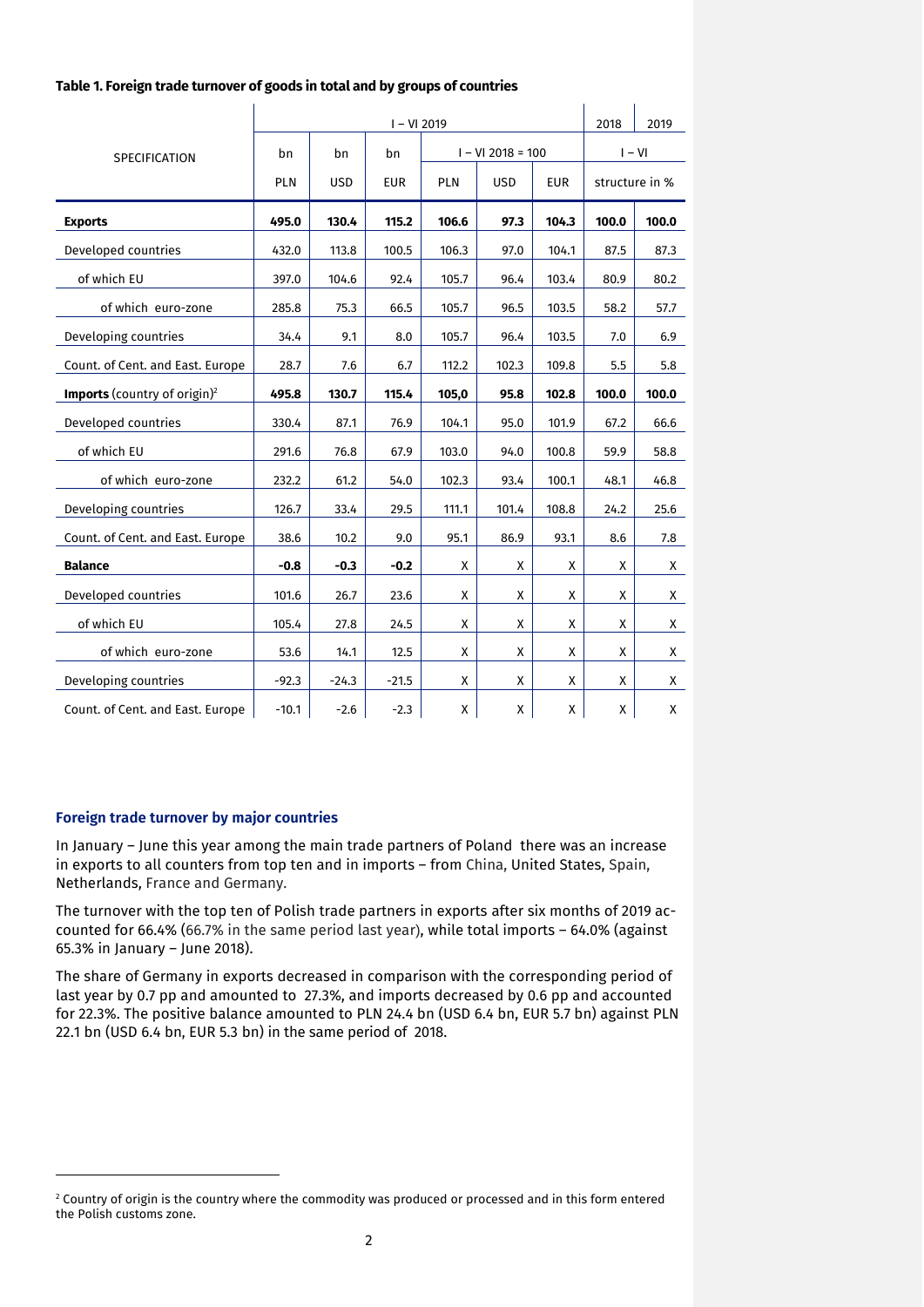### **Table 2. Foreign trade turnover by major countries**

|                      | $I - VI 2019$ |                                    |            |            |                          |          |                | 2019 |  |  |
|----------------------|---------------|------------------------------------|------------|------------|--------------------------|----------|----------------|------|--|--|
| <b>SPECIFICATION</b> | bn            | bn                                 | bn         |            | $I - VI 2018 = 100$      | $I - VI$ |                |      |  |  |
|                      | PLN           | <b>USD</b>                         | <b>EUR</b> | <b>PLN</b> | <b>USD</b><br><b>EUR</b> |          | structure in % |      |  |  |
| <b>EXPORTS</b>       |               |                                    |            |            |                          |          |                |      |  |  |
| 1. Germany           | 135.2         | 35.6                               | 31.5       | 103.9      | 94.8                     | 101.7    | 28.0           | 27.3 |  |  |
| 2. Czech Republic    | 30.6          | 8.1                                | 7.1        | 102.6      | 93.7                     | 100.4    | 6.4            | 6.2  |  |  |
| 3. United Kingdom    | 29.5          | 7.8                                | 6.9        | 104.5      | 95.3                     | 102.2    | $6.0\,$        | 6.0  |  |  |
| 4. France            | 29.3          | 7.7                                | 6.8        | 108.5      | 99.0                     | 106.2    | 5.8            | 5.9  |  |  |
| 5. Netherlands       | 23.4          | 6.2                                | 5.4        | 111.0      | 101.3                    | 108.7    | 4.6            | 4.7  |  |  |
| 6. Italy             | 23.2          | 6.1                                | 5.4        | 105.5      | 96.3                     | 103.3    | 4.7            | 4.7  |  |  |
| 7. United States     | 14.7          | 3.9                                | 3.4        | 110.0      | 100.3                    | 107.7    | 2.9            | 3.0  |  |  |
| 8. Russia            | 14.7          | 3.9                                | 3.4        | 118.1      | 107.6                    | 115.5    | 2.7            | 3.0  |  |  |
| 9. Sweden            | 13.9          | 3.7                                | 3.2        | 105.5      | 96.2                     | 103.2    | 2.9            | 2.8  |  |  |
| 10. Hungary          | 13.8          | 3.6                                | 3.2        | 111.2      | 101.5                    | 108.8    | 2.7            | 2.8  |  |  |
|                      |               | <b>IMPORTS (country of origin)</b> |            |            |                          |          |                |      |  |  |
| 1. Germany           | 110.8         | 29.2                               | 25.8       | 102.4      | 93.5                     | 100.3    | 22.9           | 22.3 |  |  |
| 2. China             | 58.5          | 15.4                               | 13.6       | 114.0      | 104.1                    | 111.6    | 10.8           | 11.8 |  |  |
| 3. Russia            | 29.7          | 7.8                                | 6.9        | 91.0       | 83.1                     | 89.1     | 7.0            | 6.0  |  |  |
| 4. Italy             | 24.3          | 6.4                                | 5.7        | 98.1       | 89.5                     | 96.0     | 5.2            | 4.9  |  |  |
| 5. France            | 18.7          | 4.9                                | 4.4        | 103.3      | 94.2                     | 101.1    | 3.8            | 3.8  |  |  |
| 6. Netherlands       | 18.7          | 4.9                                | 4.3        | 103.6      | 94.5                     | 101.4    | 3.8            | 3.8  |  |  |
| 7. Czech Republic    | 16.6          | 4.4                                | 3.9        | 98.4       | 89.8                     | 96.3     | 3.6            | 3.3  |  |  |
| 8. United States     | 16.6          | 4.4                                | 3.9        | 110.7      | 101.1                    | 108.4    | 3.2            | 3.3  |  |  |
| 9. Spain             | 12.0          | 3.2                                | 2.8        | 98.4       | 89.8                     | 96.3     | 2.6            | 2.4  |  |  |
| 10. Belgium          | 11.9          | 3.1                                | 2.8        | 104.6      | 95.5                     | 102.4    | 2.4            | 2.4  |  |  |

The share of Russia in imports decreased by 1.0 pp compared to the same period of 2018 and it was 6.0%

## **Imports by country of consignment in total and by groups of counties**

The highest turnover in imports by country of consignment Poland recorded with the developed countries - PLN 367.1 bn, of which the EU – PLN 343.0 bn, compared to PLN 356.7 bn, of which the EU - PLN 334.5 bn in the same period of 2018.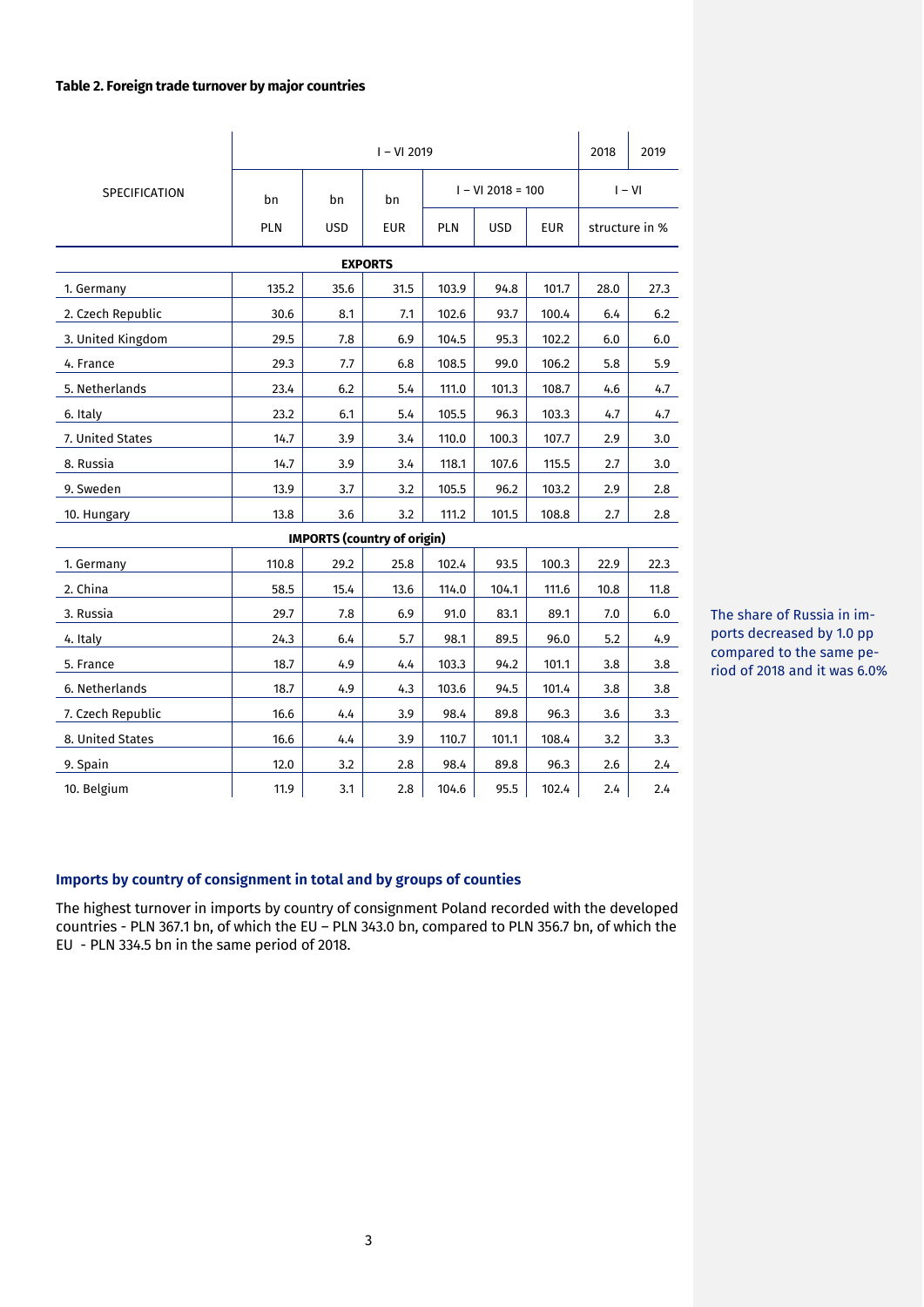## **Table 3. Imports by country of consignment in total and by groups of counties**

|                                                      |                                       |            | 2018       | 2019                                   |       |                |       |       |
|------------------------------------------------------|---------------------------------------|------------|------------|----------------------------------------|-------|----------------|-------|-------|
| <b>SPECIFICATION</b>                                 | $I - VI 2018 = 100$<br>bn<br>bn<br>bn |            |            |                                        |       | $I - VI$       |       |       |
|                                                      | <b>PLN</b>                            | <b>USD</b> | <b>EUR</b> | <b>PLN</b><br><b>USD</b><br><b>EUR</b> |       | structure in % |       |       |
| <b>Imports</b> (country of con-<br>$s$ ignment $)^3$ | 495.8                                 | 130.7      | 115.4      | 105.0                                  | 95.8  | 102.8          | 100.0 | 100.0 |
| Developed countries                                  | 367.1                                 | 96.7       | 85.4       | 102.9                                  | 93.9  | 100.7          | 75.5  | 74.0  |
| of which EU                                          | 343.0                                 | 90.4       | 79.8       | 102.5                                  | 93.6  | 100.4          | 70.8  | 69.2  |
| of which euro-zone                                   | 278.3                                 | 73.3       | 64.8       | 102.6                                  | 93.6  | 100.4          | 57.5  | 56.1  |
| Developing countries                                 | 87.4                                  | 23.0       | 20.3       | 121.0                                  | 110.3 | 118.4          | 15.3  | 17.6  |
| Countries of Cent. and East.<br>Europe               | 41.1                                  | 10.9       | 9.6        | 95.7                                   | 87.5  | 93.7           | 9.2   | 8.3   |
| <b>Balance</b>                                       | $-0.8$                                | $-0.3$     | 0.2        | X                                      | X     | X              | X     | X     |
| Developed countries                                  | 64.9                                  | 17.1       | 15.1       | X                                      | X     | X              | X     | X     |
| of which EU                                          | 54.0                                  | 14.2       | 12.6       | X                                      | X     | X              | X     | X     |
| of which euro-zone                                   | 7.5                                   | 2.0        | 1.7        | X                                      | X     | X              | X     | X     |
| Developing countries                                 | $-53.0$                               | $-13.9$    | $-12.3$    | X                                      | X     | X              | X     | X     |
| Countries of Cent. and East.<br>Europe               | $-12.7$                               | $-3.3$     | $-3.0$     | X                                      | X     | X              | X     | X     |

## **Imports by country of consignment – by countries**

-

The share of Germany in imports by country of consignment to imports by country of origin was higher by 4.5 pp, accordingly the share of the Netherlands was higher by 1.7 pp, Belgium by 1.4 pp, Czech Republic by 0.6 pp and Russia by 0.3 pp.

|                                         |            | 2018       | 2019       |            |                     |            |                |      |  |  |
|-----------------------------------------|------------|------------|------------|------------|---------------------|------------|----------------|------|--|--|
| <b>SPECIFICATION</b>                    | bn         | bn         | bn         |            | $I - VI 2018 = 100$ | $I - VI$   |                |      |  |  |
|                                         | <b>PLN</b> | <b>USD</b> | <b>EUR</b> | <b>PLN</b> | <b>USD</b>          | <b>EUR</b> | structure in % |      |  |  |
| <b>IMPORTS (country of consignment)</b> |            |            |            |            |                     |            |                |      |  |  |
| 1. Germany                              | 133.0      | 35.0       | 30.9       | 102.4      | 93.5                | 100.2      | 27.5           | 26.8 |  |  |
| 2. China                                | 38.9       | 10.3       | 9.1        | 121.7      | 111.0               | 119.1      | 6.8            | 7.9  |  |  |
| 3. Russia                               | 31.2       | 8.2        | 7.3        | 90.8       | 83.0                | 88.9       | 7.3            | 6.3  |  |  |
| 4. Netherlands                          | 27.5       | 7.2        | 6.4        | 101.5      | 92.6                | 99.3       | 5.7            | 5.5  |  |  |
| 5. Italy                                | 24.1       | 6.4        | 5.6        | 97.1       | 88.5                | 95.0       | 5.3            | 4.9  |  |  |
| 6. France                               | 20.3       | 5.3        | 4.7        | 103.5      | 94.3                | 101.2      | 4.2            | 4.1  |  |  |
| 7. Czech Republic                       | 19.5       | 5.1        | 4.5        | 101.9      | 93.0                | 99.8       | 4.1            | 3.9  |  |  |
| 8. Belgium                              | 19.0       | 5.0        | 4.4        | 104.6      | 95.4                | 102.3      | 3.8            | 3.8  |  |  |
| 9. United Kingdom                       | 12.4       | 3.3        | 2.9        | 101.5      | 92.7                | 99.4       | 2.6            | 2.5  |  |  |
| 10. Spain                               | 12.3       | 3.2        | 2.9        | 106.4      | 97.0                | 104.1      | 2.4            | 2.5  |  |  |

<sup>3</sup> Country of consignment is the country from which the goods were introduced into the Polish territory irrespective of their origin.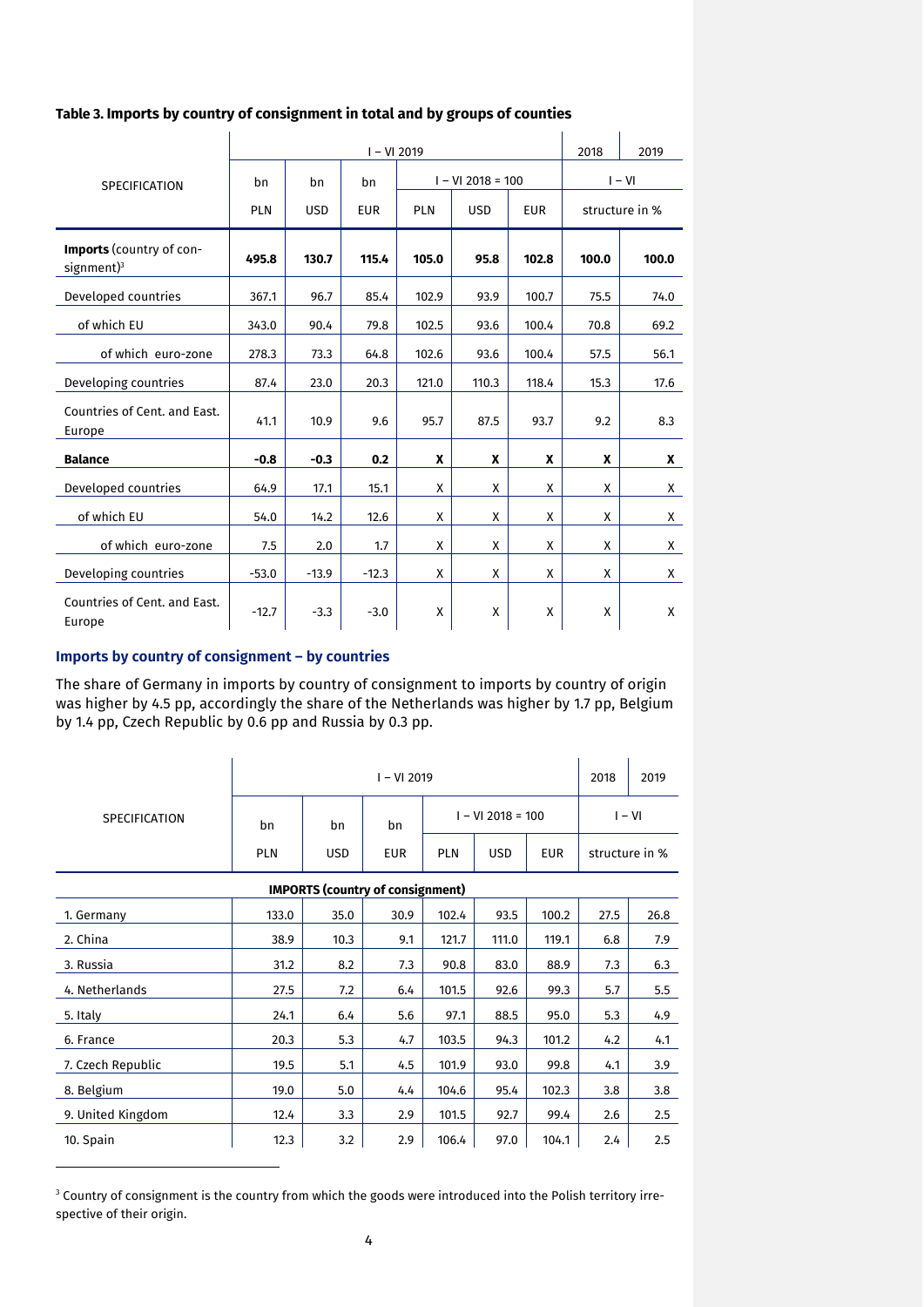## **Table 4. Imports by country of consignment – by countries**

In January – June this year in trade in goods according to the SITC nomenclature, as compared to six months of last year, there was an increase in all commodity sectors on the export side and in most sectors on the import side.

In export the largest increase concerned in commodities and transaction not classified elsewhere in the SITC (by 72.8%) , animal and vegetable oils, fats and waxes (by 24.2%) and beverages and tobacco (by 24.1%), while the smallest increase reported in mineral fuels, lubricants and related materials (by 0.5%)

In import the largest increase was recorded in beverages and tobacco (by 26.4%) and in machinery and transport equipment (8.8%) while decrease was observed in mineral fuels, lubricants and related materials (by 1.8%) and in crude materials inedible, except fuels (by 1.1%).

Imports from China according by country of consignment to imports by country of origin was lower by 3.9 pp

### **Chart 1. Composition of exports by sections according to SITC nomenclature in I – VI 2019**



#### **Chart 2. Composition of imports by sections according to SITC nomenclature in I – VI 2019**